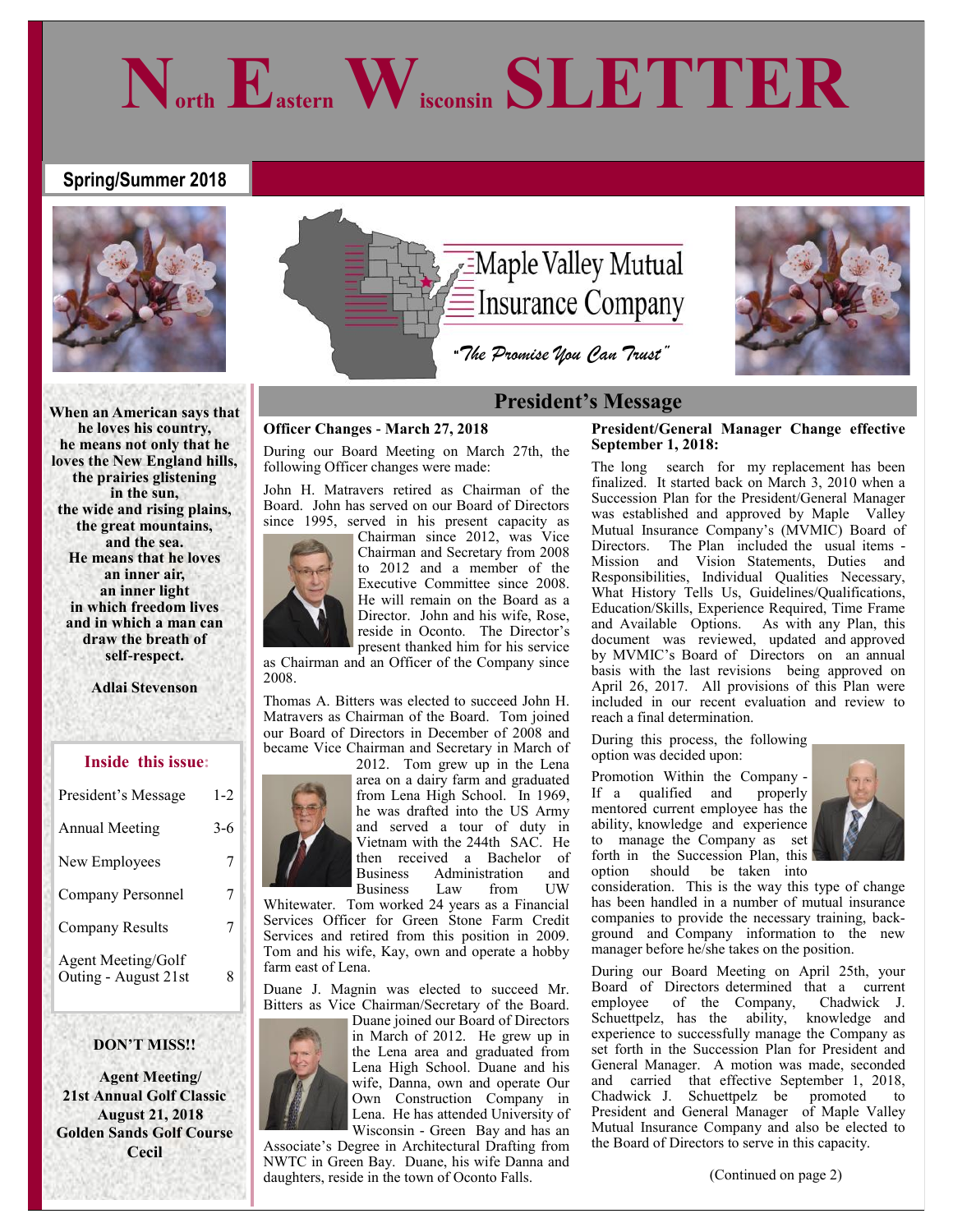## **Page 2 Presidents Message Continued**

Chad joined Maple Valley Mutual as Claims Manager back in March of 2014 and became Vice President-Claims July 1, 2017. Chad grew up in the Lena area and graduated from Lena High School. He has attended University of Wisconsin - Green Bay and is almost finished with his Associate's Degree in Business Management from NWTC in Green Bay. He has also completed numerous other insurance related courses including Dale Carnegie and Randall Resources leadership courses and is currently involved in a continuing education program with Randall Resources.

Chad is very well versed on the insurance industry and keeping current on practices and trends as noted by the progress he has made at Maple Valley Mutual, his participation in NAMIC, WAMIC and other educational and association activities. His completion of all the requirements to earn the Professional Farm Mutual Manager designation and receiving the NAMIC Merit Award after working only 2 1/2 years in the industry are very nice accomplishments.

Chad has shown very good leadership skills with his management of our Claims Department including hiring and training of employees. He also did a very good job of managing this Department during a very difficult year for losses in 2017. He has also demonstrated the ability to deal with a variety of people in various stages of stress and anxiety in a polite and professional manner.

Chad has also received extensive training, coaching and mentoring from myself as the current President who is probably one of the more knowledgeable, experienced and successful persons within the smaller mutual industry with 44 years of experience.

He has also been involved with all of the Agency changes during 2017 and the first part of 2018. Annual Agency visitations have enabled him to understand how this part of the Company's operations work.

Chad has also been actively involved with Company Agency meetings these past four years and the program changes that were discussed. He also participated as a speaker at these meetings.

He has also been involved with the processes and the hiring of the last four employees for the Company and is currently supervising and training three employees.

Chad currently works with claims people, underwriters, people involved with technology and loss prevention, and accountants. He will have no problem leading the daily operations of the Company. Chad, his wife Lisa and daughters, reside in the town of Ledgeview, near the east side of De Pere.

#### **Final Officer Change - September 1, 2018:**

As of this date, I will continue as CEO of the Company and remain on the Board of Directors until my term ends in 2020. I may then serve in some type of Emeritus status. I will also continue as an Employee



working with underwriting, loss prevention, a number of projects that I have started and also be a Consultant as long as I am needed. I am looking forward to a reduced work load and helping the Company with this change. I joined the Company as a trainee/adjuster back in November of 1973, joined our Board of Directors and became Secretary/Treasurer and General Manager in January of 1975 and became President in 1989. I grew up in the Suring area on a

dairy farm and graduated from Suring High School. In 1965, I was drafted into the U. S. Army and served a tour of duty in Vietnam as an Infantryman with the 25th Infantry Division. I then received a Bachelor of Science Degree - concentration in modernization processes and collateral in public administration from the University of Wisconsin - Green Bay. Over the years, I have served as a Director and Officer for a number of organizations including Guilderland Reinsurance Company, our National Association's Professional Society and the Wisconsin Association

of Mutual Insurance Companies. In 2003, I received the prestigious NAMIC Service Award. I reside in the Town of Ledgeview, near the east side of De Pere, with my wife, Ellen.

#### **Claims Manager change - September 1, 2018**

Effective this date, Anthony Willems will be promoted to Claims Manager of Maple Valley Mutual. Tony joined the Company back on November 21, 2016 and has been doing a very

good job of loss adjusting for the Company's Policyholders. He has also received extensive training, coaching and mentoring from our current Vice President - Claims, Chad Schuettpelz. Prior to joining Maple Valley Mutual, he worked 13 years for Recoveron Restoration, 9 months as a Property Claims Adjuster for Erie Insurance, several years as owner of a remodeling and restoration firm and



10 years as an owner/partner of a custom home building construction firm. Tony grew up in the Green Bay area and graduated from Green Bay West High School. Tony, his wife Kristin, and daughter reside near Sobieski.

I would like to congratulate Chad and Tony on their well deserved promotions and am looking forward to working with them and the rest of our staff to complete this transition.

#### **Director Changes - December 13, 2017**

During our Board Meeting on December 13, 2017, the following changes were made to our Board of Directors:

Dr. Gary M. Kotecki resigned as a Director of the Company due to other changes he is planning in his life and his concern about not giving all the required time he thinks is needed to be a Director of the Company. He has served as a Director since March of 2013. Everyone at the meeting wished him well in the future.

#### (See award presentation below)

Garrett E. Weber was elected to succeed Mr. Kotecki as a

Director of the Company. Garrett grew up in the Lena area and graduated from Lena High School. In 1995, he enlisted in the United States Air Force and served most of his four years in service at Ellsworth Airforce Base in South Dakota. In 2005, he received an Associate Degree in Computer Networking from ITT of Green Bay. Garrett currently is a Senior Technical Analyst for Georgia Pacific in Green Bay. Garrett, his wife Thressa, and two younger children reside in the Green Bay area.



Below - (L to R) Tom Bitters, Vice Chairman/Secretary, John Matravers, Chairman, Dr. Gary M. Kotecki and Al Schuettpelz, President & CEO present Dr. Gary Kotecki with a plaque in appreciation of his service as a Director for the Company.

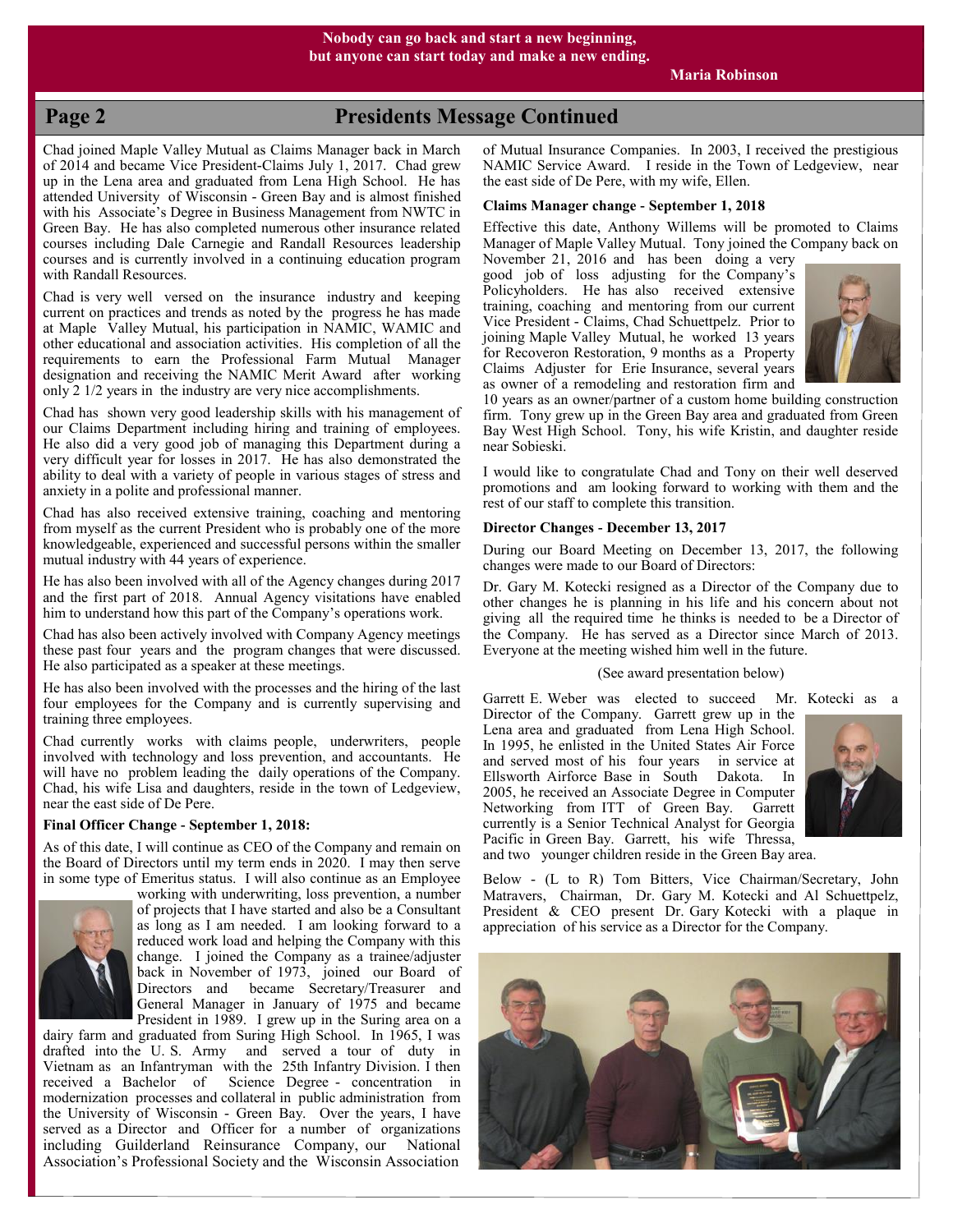**Henry Ford**

# **Page 3 127th Annual Meeting — March 27, 2018**

On March  $27<sup>th</sup>$ , Maple Valley Mutual Insurance Company held its  $127<sup>th</sup>$ Annual Meeting for policyholders at The Ravine Pub & Grill on Manitowoc Road in Green Bay. Approximately 185 policyholders, guests, agents and employees were in attendance.

In presenting his reports, President Al Schuettpelz reported that corporate performance for calendar year 2017 was more than acceptable with the storm losses that occurred during the year. Premiums written increased to \$6,686,428, the Company's surplus increased by \$847,000, underwriting income came in at \$140,000, incurred losses showed a significant increase from the previous year with a gross loss ratio coming in at 52.7% and the Company's combined ratio came in at a very decent 97.1%.

He also talked briefly about reinsurance costs and recoveries with Wisconsin Reinsurance Corporation (WRC). For the past nine years,

the Company has paid \$6.7 million more than it has recovered from WRC. This is still a large difference, he noted; but it is improving with the increase in reinsurance recoveries this last year and reinsurance costs staying basically the same this year.

He also commented briefly on the Company's \$2.7 billion of insurance in force, home/auto discount for the homeowners program, Real Time Personal Lines Rating System, and Assembly Bill 773 known as the Civil Justice Reform Bill.

He concluded his remarks by thanking the policyholders for their support and for attending the Annual Meeting.

In his Report to the Policyholders, Chairman John Matravers talked about agency appointments in a number of areas and the changes to Company programs this past year.

He also discussed the updates and improvements that were made to the Company's properties.

He also noted that the Company's A- (EXCELLENT) rating with the A. M. Best Company and the  $A<sup>+</sup>$  rating with the Better Business Bureau were continued for another year.

Re-elected to the Board of Directors for a three year term were Francis Wranosky, Oconto Falls, Linda Sinkula, Kewaunee and Duane Magnin, Oconto Falls. Re-elected to the Board of Directors for a one year term was Garrett Weber, Green Bay. Other Directors of the Company are Thomas Bitters, Lena, James Kugel, Lena, John Matravers, Oconto, Alvin Schuettpelz, De Pere, and Patrick Van De Hey, De Pere.

Karen Shehow was honored for her 5 years of service as an Employee of the Company. Karen works with our Loss Prevention Program, receptionist duties and other office work.

(Annual Meeting continued on Page 4)



Elected to the Board of Directors (L to R): Francis Wranosky; Garrett Weber; Duane Magnin - Vice Chairman & Secretary; and Linda Sinkula



Company Officers: (L to R): Renee Wirtz - Vice President - Operations; Tom Bitters - Chairman; Duane Magnin - Vice Chairman & Secretary; Chad Schuettpelz - Vice President - Claims; and Al Schuettpelz - President & CEO



Company Directors: Back Row (L to R): Linda Sinkula, Garrett Weber, James Kugel, Duane Magnin, Patrick Van De Hey and Francis Wranosky Front Row (L to R): Tom Bitters, John Matravers and Al Schuettpelz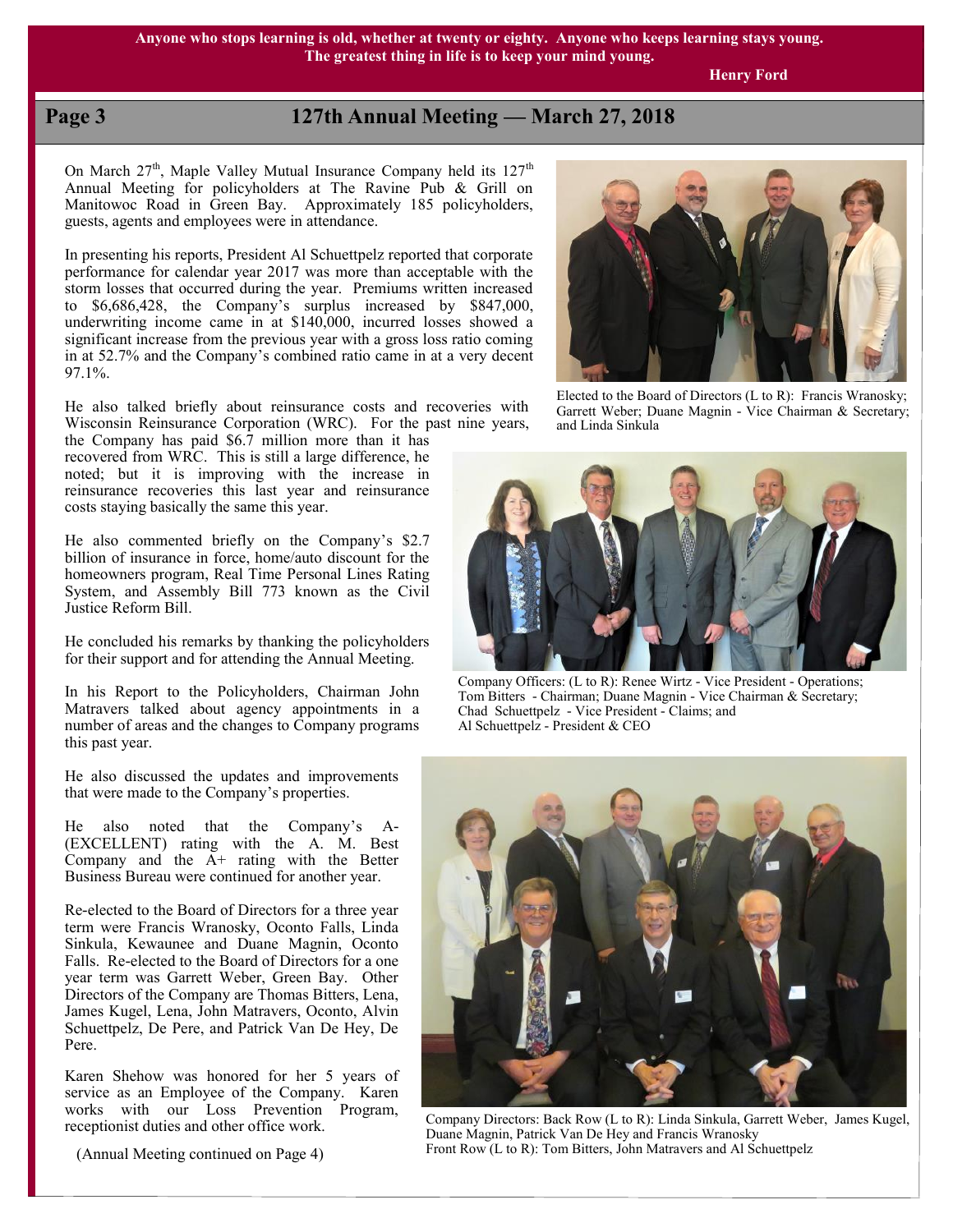# **Page 4 127th Annual Meeting — Continued**

Mary Koch was honored for her 15 years of service as an Employee of the Company. Mary is our underwriter for the Farmowners and Farm Programs and also supervises and works with rating and software changes to our programs.

Diane Tisch was honored for her 20 years of service as an Employee of the Company. Diane is our Receptionist and assistant to our Claims Department.

Patrick Van De Hey was honored for his 5 years of service as a Director of the Company.

At the Board of Director's following meeting, John Matravers announced his retirement as Chairman of the Board. He has served on the Company's Board of Directors since 1995, served in his present capacity of Chairman since 2012, was Vice Chairman and Secretary from 2008 to 2012 and a member of the Executive Committee since 2008. He will remain on the Board as a Director.

The Board of Directors then elected Thomas Bitters, Chairman of the Board, Alvin Schuettpelz, President, CEO and General Manager and Duane Magnin, Vice-Chairman and Secretary.

On May 23, 1891, the Company was established by 44 residents of Oconto County for the purpose of providing themselves and their local communities with fire and lightning insurance protection. On January 1, 1987, the Company reorganized from a town mutual to a nonassessable domestic mutual insurance carrier writing business in northeastern Wisconsin. On August 1, 1995, Kossuth Mutual Insurance Company merged into the Company.

Today, the Company writes Farmowners, Homeowners, Businessowners, Commercial, Dwelling, Mobilehomeowners, Inland Marine and Umbrella Coverages for residents who live and/or own property in the Company's writing territory of twenty-one counties in northeastern Wisconsin.



Al Schuettpelz, President & CEO presents Mary Koch with a 15 year service award and gift.



Al Schuettpelz, President & CEO presents Diane Tisch with a 20 year service award and gift.



Al Schuettpelz, President & CEO presents Karen Shehow with a 5 year service award and gift.



Al Schuettpelz, President & CEO presents Patrick Van De Hey with a 5 year service award and gift.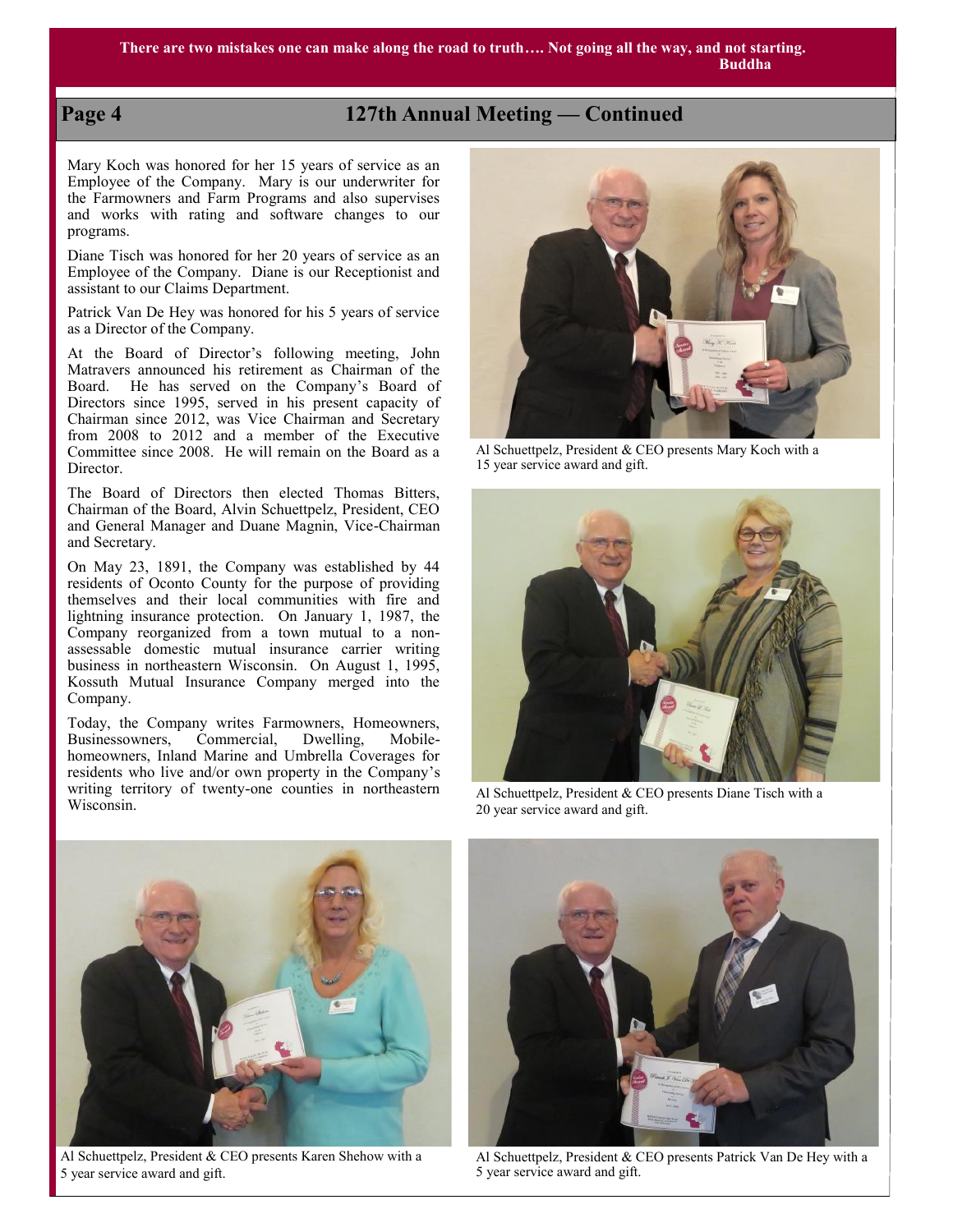# **Page 5 127th Annual Meeting — Continued**



J. Matravers, A. Schuettpelz, J. Wenzel, S. Wenzel. Mr. Wenzel served as the Company's Claims Manager from 1987 to 2007.



Sitting (L to R): R. Wirtz, M. Koch, D. Tisch, K. Shehow Standing (L to R): C. Schuettpelz, J. Kugel



T. Bitters, A. Schuettpelz, P. Bonnin, B. Bonnin. Mr. Bonnin served as the Company's Loss Prevention Person/Manager from 2000 to 2016.



D. Van De Hey, P. Van De Hey, D. Wranosky, L. Sinkula, F. Wranosky



J. Kugel, G. Weber, T. Bitters, K. Bitters, D. Magnin C. Modschiedler, J. Schonfeld, C. Schuettpelz

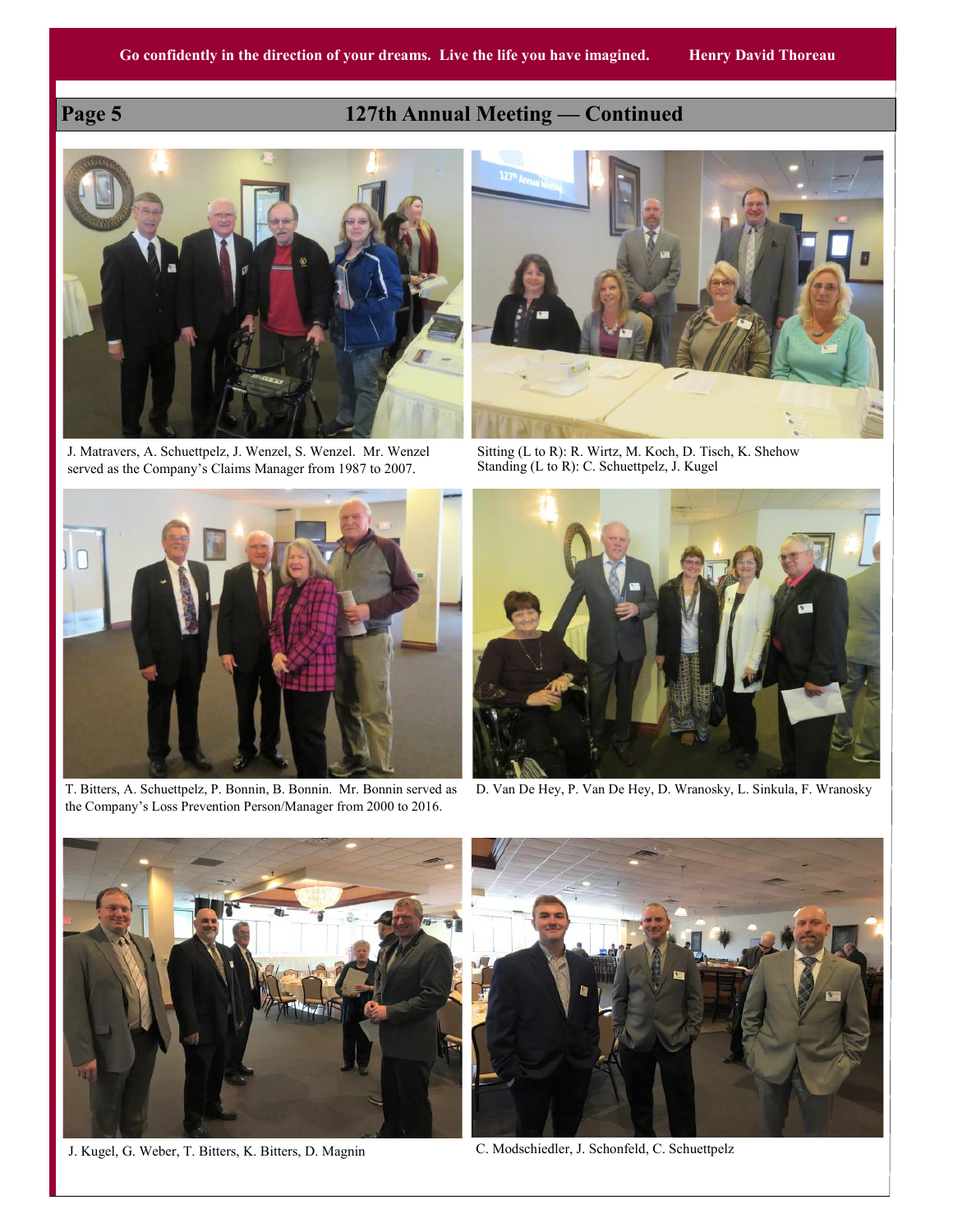**Our country is not the only thing to which we owe our allegiance. It is also owed to justice and to humanity. Patriotism consists not in waving the flag, but in striving that our country shall be righteous as well as strong. James Bryce** 

# **Page 6 127th Annual Meeting — Continued**









G. Van Drisse, C. Klein & E. DeBruin



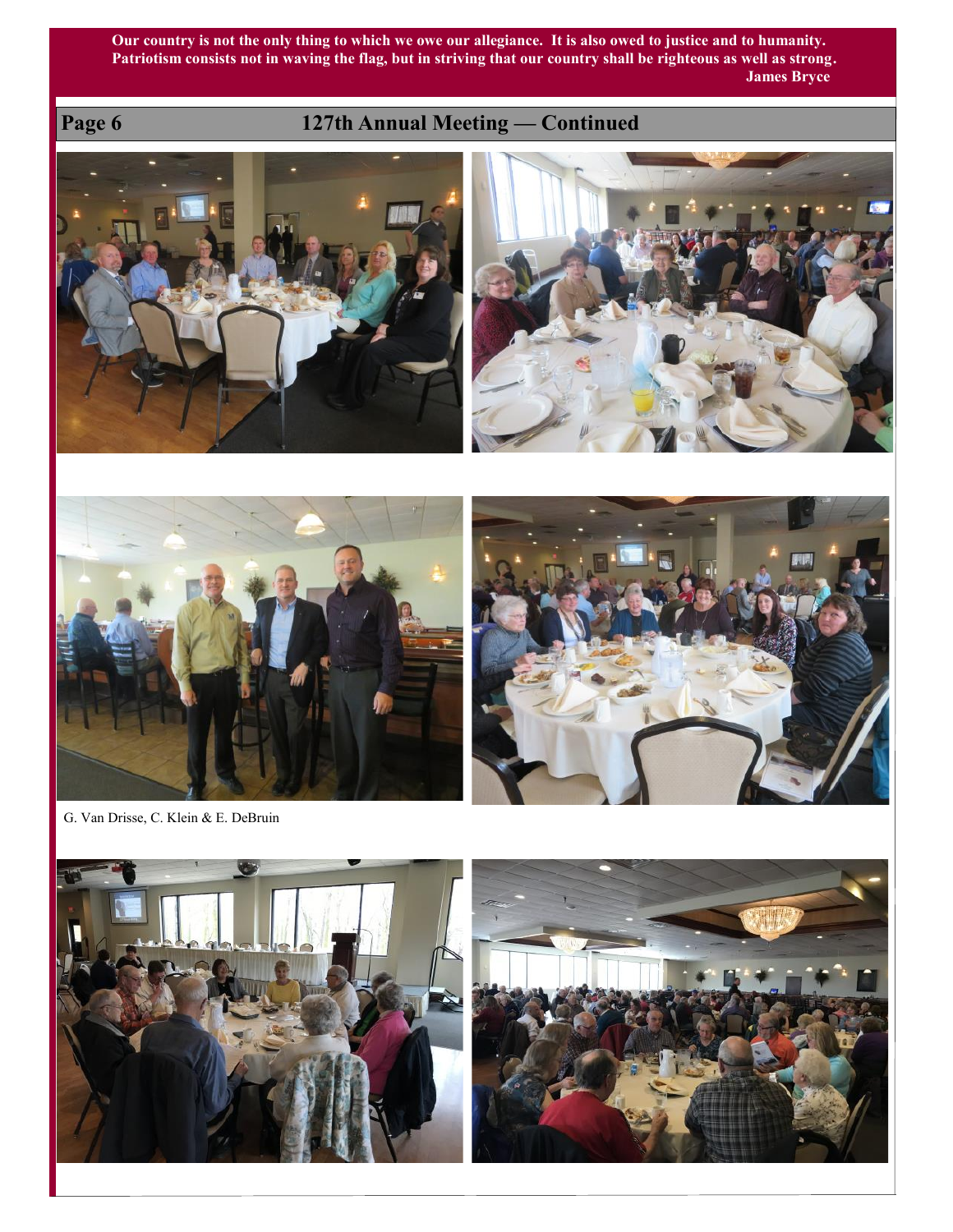# **Page 7** Meet the New Employees

#### **Jessica Angus - Commercial and Personal Lines Underwriter**

Jessica began working for Maple Valley Mutual on August 6, 2017. She works as an Underwriter with the Company's



Businessowner, Commercial and Dwelling Programs. She is still in training for this position; but is making very good progress in this regard. She is also learning to be a back-up in our Finance/Accounting Department. She has an Associates Degree in Accounting from Northeast Wisconsin Technical College in Green Bay. Prior to joining Maple Valley Mutual, she

worked for a local bank. Jessica, her husband Eric, and daughter reside in the Lena area.

#### **Colin Modschiedler - Claims Representative**

Colin began working for Maple Valley Mutual on November 20, 2017. He works as a Claims Representative adjusting property losses for the Company. He is still receiving training, coaching and mentoring from other people in the Claims Department. He grew up in Menominee, Michigan and graduated from Menominee High School in 2013. He also has a Bachelor of Science Degree in Criminal Justice with a minor in Loss Prevention Management from Northern Michigan University in Marquette. He resides in Menominee, Michigan.



# **Company Personnel and Information**

#### **PERSONNEL**

Al Schuettpelz, President & CEO Chad Schuettpelz - Vice President - Claims Renee Wirtz, Vice President - Operations Tony Willems, Claims Representative Josh Schonfeld, Loss Prevention Colin Modschiedler, Claims Representative Wanda McCarthy, Personal Lines Underwriter Mary Koch, Farm Lines Underwriter Michelle Ziesmer, Accountant & Underwriter Jessica Angus, Commercial & Personal Lines Underwriter Diane Tisch, Receptionist & Claims Assistant Karen Shehow, Office & Loss Prevention Assistant

#### **E-MAIL ADDRESSES**

al@maplevalleymutual.com chad@maplevalleymutual.com renee@maplevalleymutual.com tony@maplevalleymutual.com josh@maplevalleymutual.com colin@maplevalleymutual.com wanda@maplevalleymutual.com mary@maplevalleymutual.com general@maplevalleymutual.com jessica@maplevalleymutual.com diane@maplevalleymutual.com karen@maplevalleymutual.com

**ADDRESS**

304 North Rosera (Old Hwy 141) P.O. Box 59 Lena, WI 54139-0059

**WEBSITE** www.maplevalleymutual.com

> **PHONE NUMBERS** (920) 829-5525 or

800-23MAPLE

## **Company Results For First Three Months**

**The following are Maple Valley Mutual's Operating Results for the first three months as compared to previous years:**

|                                                                                                                               | 2018                                             | 2017                                             | 2016                                             |
|-------------------------------------------------------------------------------------------------------------------------------|--------------------------------------------------|--------------------------------------------------|--------------------------------------------------|
| UNDERWRITING INCOME<br>Direct premiums written<br><b>Premiums earned</b><br><b>Cost of reinsurance</b><br>Net premiums earned | \$1,355,954<br>1,649,312<br>308,300<br>1,341,012 | \$1,378,287<br>1,639.268<br>301,887<br>1,337,381 | \$1,345,203<br>1,579,269<br>314,405<br>1,264,864 |
| <b>LOSSES INCURRED</b><br><b>Losses incurred</b><br><b>Reinsurance recoveries</b><br><b>Net losses incurred</b>               | 368,169<br>72,117<br>296,052                     | 1,241,440<br><u>535,325</u><br>706,115           | 305,430<br>$(-77,910)$<br>383,340                |
| <b>NET LOSS ADJUSTMENT EXPENSES</b>                                                                                           | 167,783                                          | 119,780                                          | 110,112                                          |
| <b>OTHER UNDERWRITING EXPENSES</b>                                                                                            | 461,352                                          | 428,131                                          | 471,389                                          |
| <b>TOTAL LOSSES/EXPENSES INCURRED</b>                                                                                         | 925,187                                          | 1,254,026                                        | 964,841                                          |
| <b>NET UNDERWRITING INCOME</b>                                                                                                | 415,825                                          | 83,355                                           | 300,023                                          |
| <b>INVESTMENT/OTHER INCOME</b>                                                                                                | 88,224                                           | 94,313                                           | 106,224                                          |
| <b>NET INCOME BEFORE TAXES</b>                                                                                                | 504,049                                          | 177,668                                          | 406,247                                          |
| <b>SURPLUS</b>                                                                                                                | 10,341,656                                       | 9,320,685                                        | 8,375,678                                        |
| <b>COMBINED RATIO</b>                                                                                                         | 78.6%                                            | 101.6%                                           | 84.7%                                            |